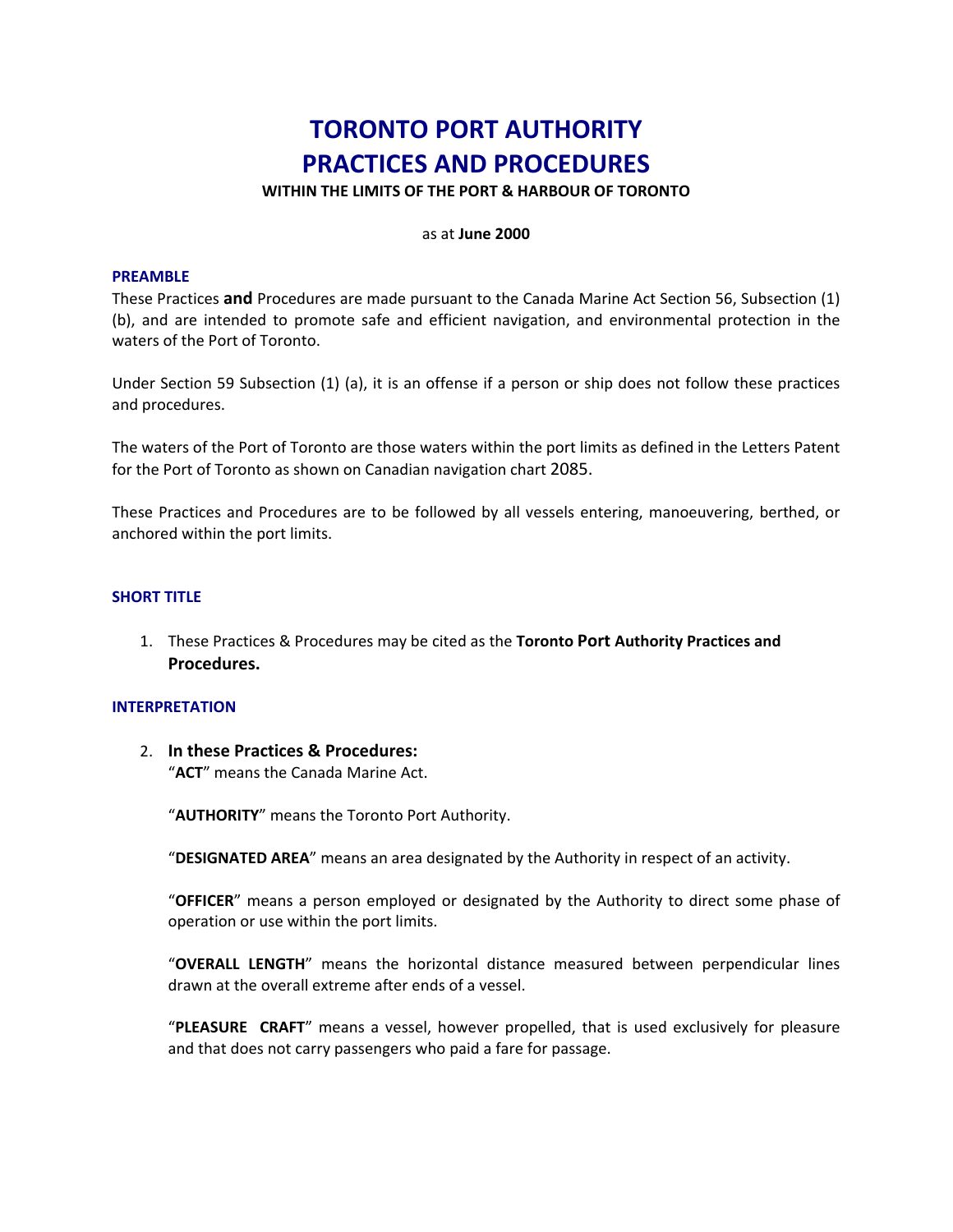"**REPRESENTATIVE**" means the Master, Owner or Charterer of a vessel or an agent of either of them and includes any person who in the operation of that vessel within the port limits of the Authority accepts responsibility for payment of fees under the Act to be assessed against that vessel.

"**SHIP**" under the **Act** means as for **"VESSEL"** or "**CRAFT**" every description of water craft or floating object, structure, or device used, or capable of being used as a means of navigation on water, including non‐displacement craft, and seaplanes on the water, without regard to method, or lack of propulsion. A vessel may be classified into three general categories, namely:

(a) *Industrial ‐*  Cargo vessels and associated such craft, including tugs & barges, foreign flag passenger vessels, naval, and government owned. (b) *Commercial ‐*Vessels other than the above used **for** commercial purposes. (c) *Recreational* ‐— Craft used solely for recreational purposes.

**"SEAPLANE**" includes any aircraft designed to manoeuvre on water.

**"TOWED**" means pushed or pulled through the water.

# **PART 1 – GENERAL**

## **Licensing**

- 3. No person shall operate any vessel within the Port and Harbour of Toronto, until such vessel is licensed or registered in compliance with International or Canada Shipping Act requirements.
- 4. Identification marking, provided for under the Canada Shipping Act shall be displayed and plainly visible at all times on the vessel for which such was issued.
- 5. No person shall operate a power driven vessel in the Port and Harbour of Toronto unless in the possession of Marine Certification recognized by Transport Canada and the authority, or the holder of a valid Toronto Port Authority Operators Permit for Power Driven Vessels ("Operators Permit").
- 6. No Person under the age of 14 years shall be granted an Operators Permit.
- 7. No person under the age of 18 years shall be licensed to operate, nor operate a power vessel in the Port and Harbour of Toronto while engaged in the carriage of passengers for hire.
- 8. No person shall be granted an Operators Permit until such person has passed mandatory examinations (written and practical) to the satisfaction of the Authority, or that person designated by the Authority. Each applicant for such a permit will be required to comply fully with all regulations governing issuance, and to pay the designated fee.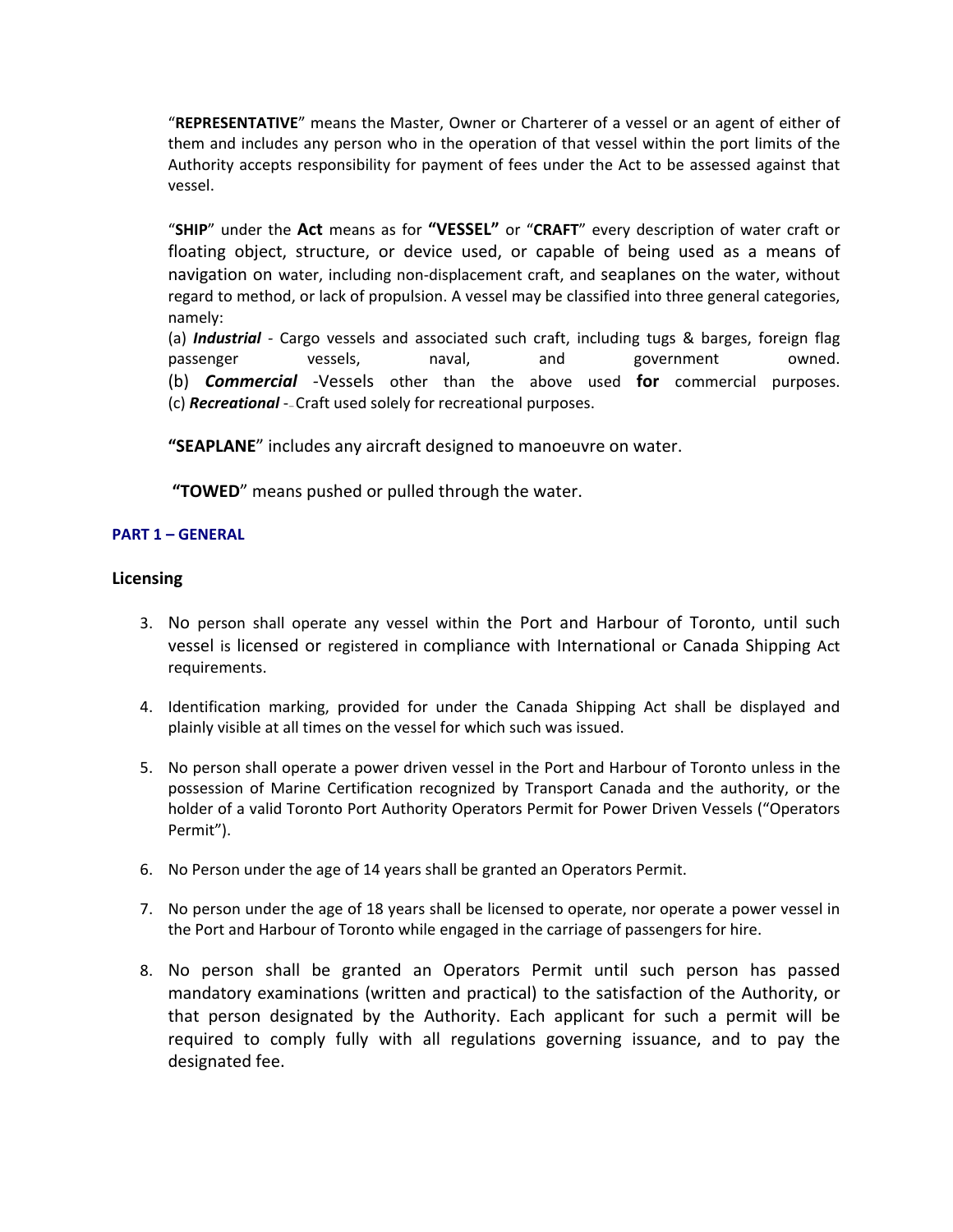## **Insurance**

9. All vessels utilizing port amenities must carry adequate Protection & Indemnity (P & I) insurance, or other suitable wreck removal insurance, proof of which available on request of the Authority.

# **Collision Regulations**

10. All vessels must comply with "International Regulations for Preventing Collisions at Sea, (1972), with Canadian Modifications".

# **Small Vessel Regulation**

11. All applicable vessels operating within the Port and Harbour of Toronto must comply at all times with the provisions set out in the Canada Shipping Act, Small Vessel Regulations.

# **Anchorage**

- 12. Anchorage within "Inner" and "Outer" Harbours to be confined to designated areas as defined on Chart 2085 as directed by the Harbour Master.
- 13. Anchorage outside the "Inner" and "Outer" Harbours designated areas permitted at the Harbour Master's discretion.

## **Speed Limits**

- 14. Unless otherwise authorized by the authority:
	- 1. No vessel shall exceed a speed of 5 knots (10 km/hr) within 150 metres of any shoreline or breakwater.
	- 2. Except as provided for above, no vessel shall exceed 10 knots (19 km/hr) elsewhere within the 'Inner' and "Outer" Harbours.
	- 3. No vessel shall produce a wake within Toronto Island lagoons, nor navigable waters between the shoreline and Western Breakwater.
- 15. The foregoing provisions shall not apply to any craft engaged in life saving, the police patrol service, or any craft when used for fire fighting purpose.
- 16. Not withstanding the above, no vessel shall be operated on any of the waters of the Port and Harbour of Toronto in a reckless manner, or at an excessive speed so as to endanger life or property.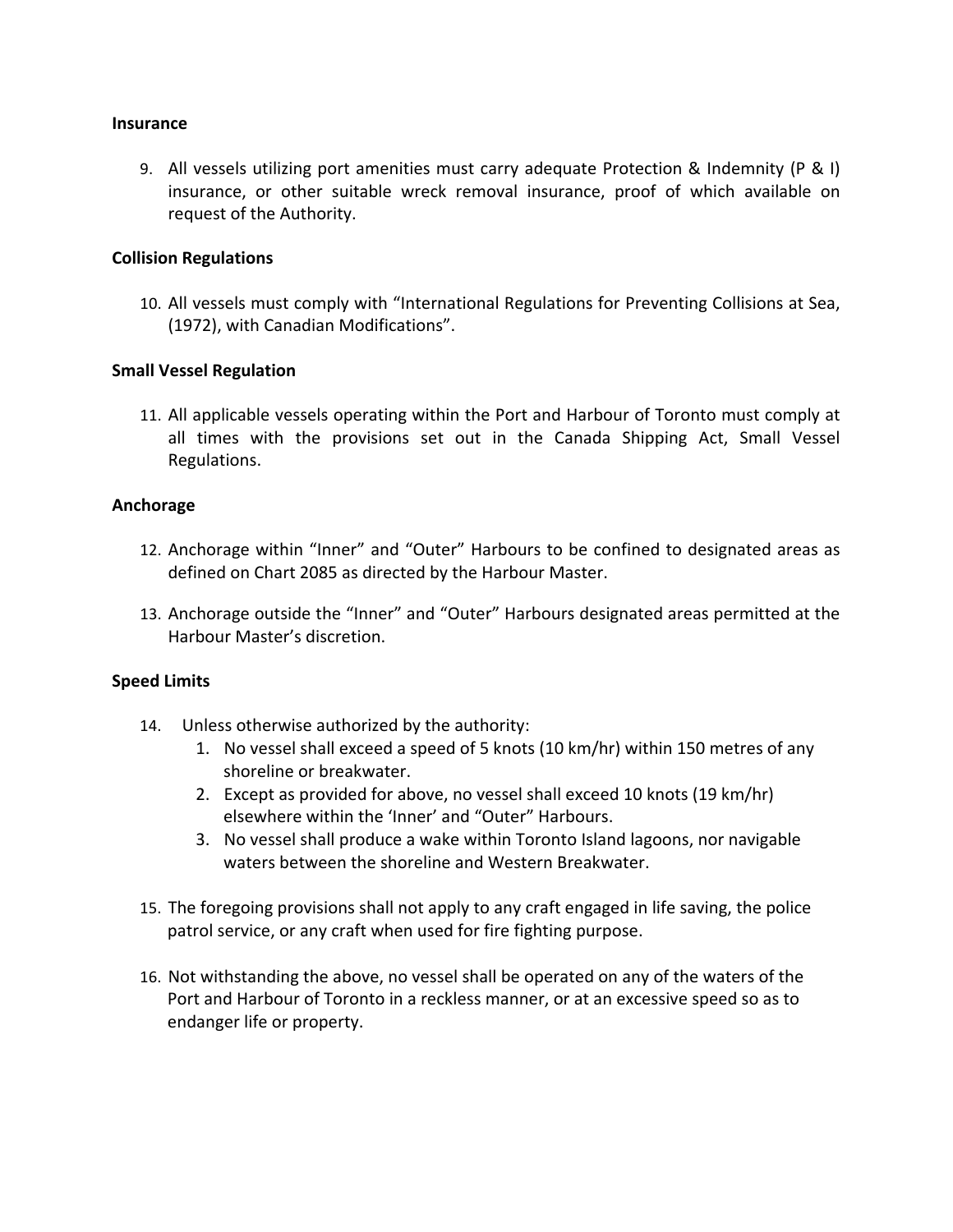# **Air Pollution**

17. No vessel shall emit exhaust fumes or smoke other than that required strictly for immediate engine startup.

# **Exhaust Noise**

18. Except when provided for under written authorization from the Authority, every motorized vessel navigating the waters of the Port and Harbour of Toronto shall be equipped with a stock factory muffler, under water exhaust or other improved device capable of adequately muffling engine sound, and that such will be employed, and kept in proper working order at all times.

# **Swimming**

- 19. No person shall bathe or swim in the waters of the Port and Harbour unless in an area designated for such activity as authorized by posted signs, or provided for by written authorization of the Authority.
- 20. Unless in an area contiguous to beaches of the City of Toronto that have been designated by the City of Toronto as beaches where nude sunbathing is permitted, for such period of time as the applicable City of Toronto by‐law permitting such nude sunbathing remains in effect, no person shall bathe, swim or wash in such waters except when wearing proper bathing attire sufficient to prevent indecent exposure.

# **Diving**

- 21. No person shall conduct diving activities, recreational or otherwise, in a navigable channel without written authorization from the Authority. Diving may be permitted elsewhere as authorized by posted signs.
- 22. No diving, commercial or otherwise, may be undertaken by any individual without first notifying the Authority and executing the appropriate documents.
- 23. All diving operations must be clearly identified, marked by the display of required signals designating such an activity in progress.

# **Fishing**

- 24. No person shall fish from shoreline unless in an authorized area designated by posted signs.
- 25. Afloat Recreational/Commercial fishing is not to be undertaken in a navigable channel, or areas designated for other activities swimming, diving, etc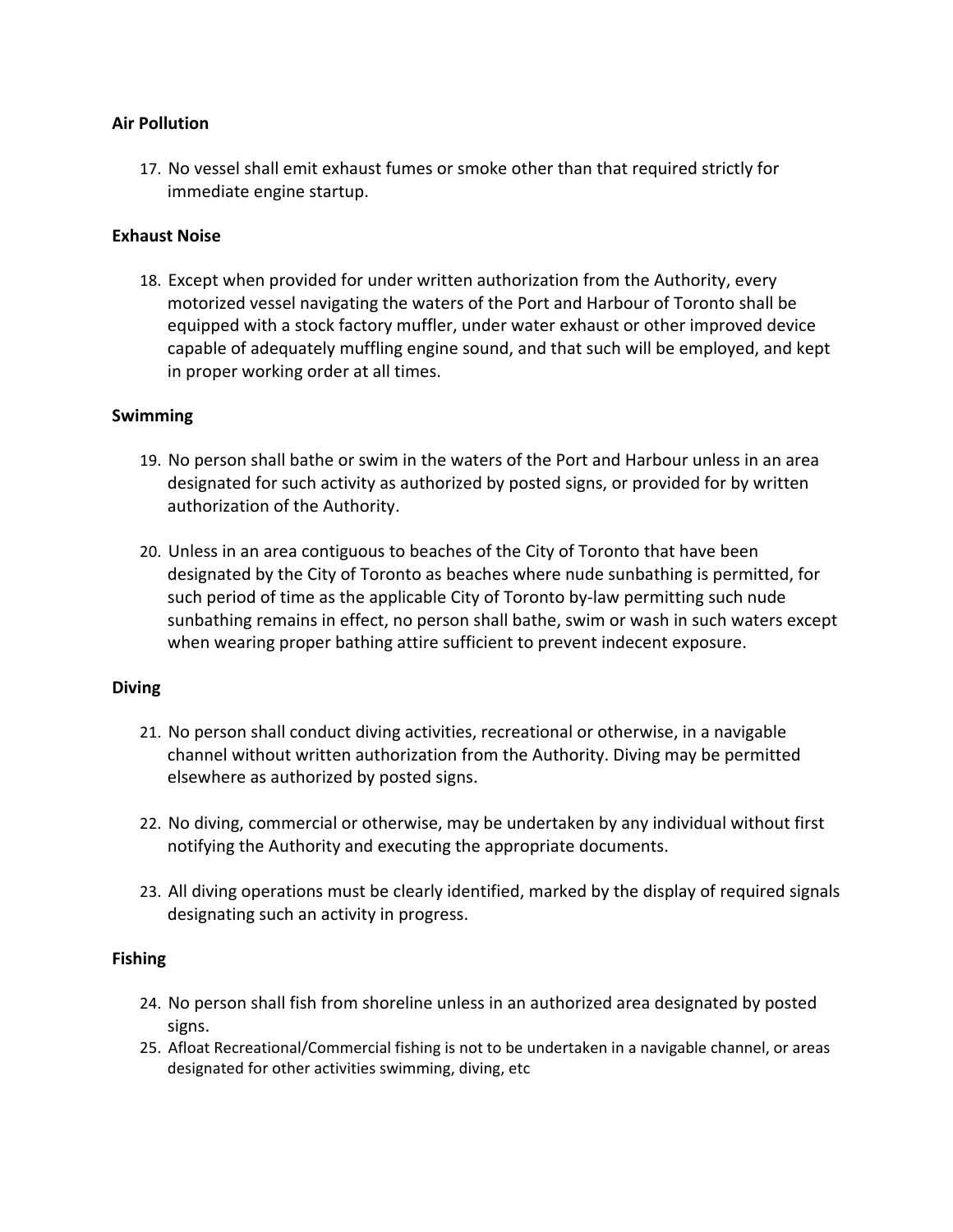## **Deleterious Matter**

26. No deleterious matter (including ballast water obtained outside the Great Lakes system) shall be dumped, or caused to be dumped, thrown, or discharged, alone, or in combination with any other substance into the waters of the Port and Harbour.

### **Spills**

27. All vessels shall report to the Authority immediately upon knowledge of any overside spill of a nature to cause pollution, and immediately take such steps as are available to contain such spill pending the arrival of help.

#### **Moorings**

28. No vessel shall be moored alongside any dock wall, slip, or to any mooring buoy without permission from the appropriate authority**.** 

## **Navigation Aids**

29. No aid to navigation, buoy, mooring, float, picket, mark or sign, shall be placed, or caused to be placed, altered, removed or re‐located without specific written authorization from the Authority.

## **Accident Reporting**

30. The owner, master, pilot or person in charge of a vessel involved in an accident which causes death or injury, or loss, destruction or damage to property, a collision; or a grounding, shall deliver immediately to the Authority or the Toronto Police Services Marine Unit, notification giving full details.

#### **Heavy Weather**

31. In times of heavy weather, mooring lines are to be doubled up and inspected frequently.

#### **Bridges**

- 32. Request for bridge lifts (other than emergency) must be made through the Authority at least 2 hours before the lift is required for times when bridges are manned. In addition to required whistle signals, the bridge operator may be contacted directly on VHF 12 while on site.
- 33. Vessels are prohibited from proceeding sternfirst through bridge openings.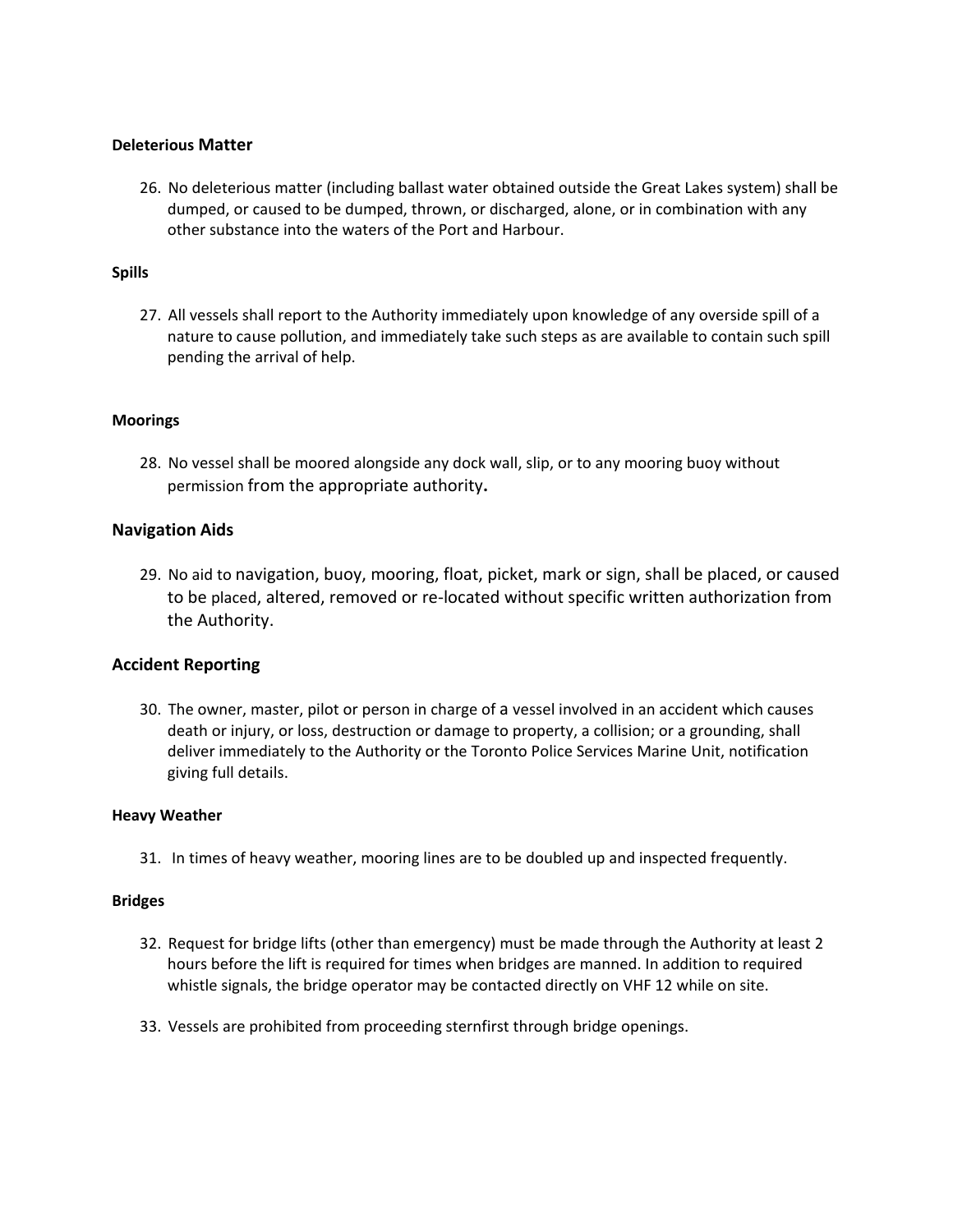# **Height Restriction**

34. Vessels in excess of 18 metres overall height, , truck to waterline, are required to notify Toronto City Centre Airport, Control Tower (VHF 12) prior to transiting the Western Gap.

# **Pyrotechnics**

35. Unless otherwise specifically authorized in writing by the Authority, setting off flares, and other signaling devices, is permitted only in areas authorized by posted signs.

# **Explosives/Dangerous Goods**

- 36. Placing, storing, handling or transportation of hazardous, explosive and dangerous goods may only be undertaken in full compliance with Transport Canada, Transportation of Dangerous Goods (TDG) Act requirements, and under specific written authorization of the Authority.
- 37. Any activity to cause a fire or explosion, the conducting of blasting, or setting off fireworks, may only occur under specific written authorization of the Authority.
- 38. Every person having charge of or acting as master or mate of any craft used in carrying explosives and pyrotechnics to and/or from the shore for the purposes of special effects, displays, filming activities etc, may only do so with written authorization of the Authority.
- 39. Every vessel having on board explosives, shall by day fly a red flag of not less than 1.2 metres square, and by night an all round red light at a height where can best be seen.
- 40. No vessel as above shall navigate in the harbour between sunset and sunrise.
- 41. No passenger shall be carried on any such vessel undertaking the above.

# **Special Events**

- 42. No sailing race, regatta, motor vessel race, demonstration, exhibition speed boat trial, or other organized event impacting navigation shall be held wholly or partly within the Port and Harbour of Toronto without first, upon written application, obtaining written authorization from the Authority. Each applicant for such an authorization will be required to comply fully with all regulations governing issuance, and to pay the designated fee.
- 43. Such authorization, issued in the form of a Permit will indicate specifics relating to such authorization, including any course designation which may by means of buoys mark off areas for the holding of such event.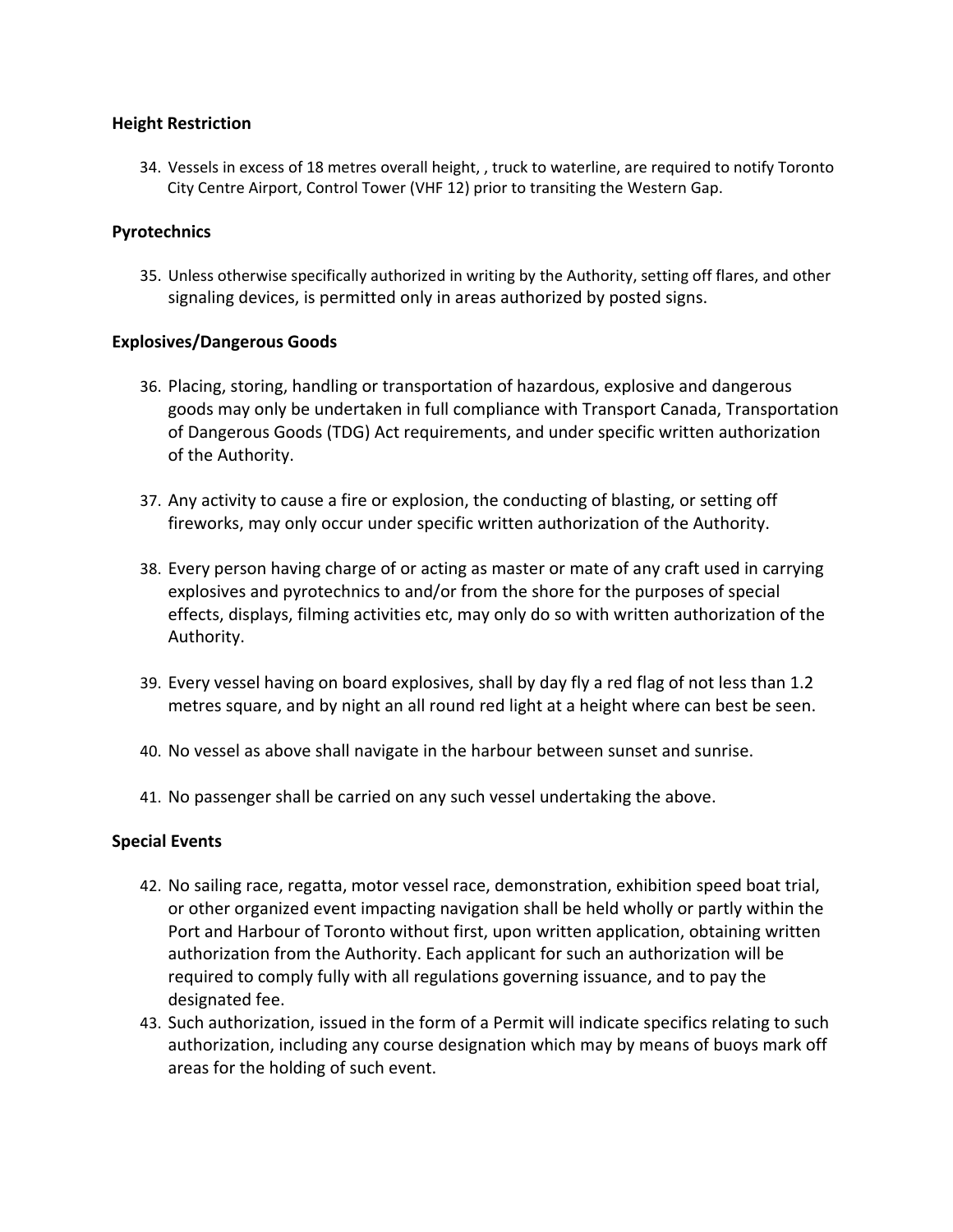### **Advertising**

44. Except as provided for in a written authorization from the Authority, no craft, float, or other waterborne structure or device shall be moored, anchored or in any other way positioned in the waters of the Port and Harbour for the sole purpose of advertising.

### **Exclusion Zones**

45. No vessel shall enter a marked exclusion zone for any purpose without authorization of the Authority.

### **Fire Signal**

46. In the event of a fire occurring at a dock at which any vessel is moored, or on board any vessel (except when underway) such vessel shall with her whistle or siren give five (5) long blasts of from 4 to 6 seconds duration each as an alarm to indicate such fire. This signal shall be repeated at intervals, and shall be used in addition to, but not in substitution for other means of reporting, and shall not be used for any other purpose.

## **PART 2 INDUSTRIAL VESSELS**

#### **Berthing**

- 47. All vessels desiring a berth at the Port of Toronto shall, as far in advance of the date of docking as possible, make application to the Authority for such berth, specifying the date and estimated time of arrival, departure, and the nature and quantity of cargo, if any, to be handled. Such requests may, in the discretion of the Authority, be required in writing.
- 48. Berthing will be allocated to the assigned terminal on a first arrival basis. However, where a berth has been allocated to a vessel and labour for her working has been ordered in accordance with the labour agreement, the Authority reserves the right to maintain such allocation.
- 49. Whenever a berth is not available at the required location, the Authority will endeavour to provide alternative berthing, but where such alternative berth is accepted, the Authority shall not be responsible for any costs which may incurred.
- 50. The Authority reserves the right to refuse a berth to any vessel carrying explosives or hazardous goods, or in the event that proper notification of arrival has not been given.
- 51. The Authority reserves the right to give priority of berthing to any vessel which has made proper application for Berth 357, for the sole and specific purpose of using the services of the Authority's 300‐ton heavy lift crane.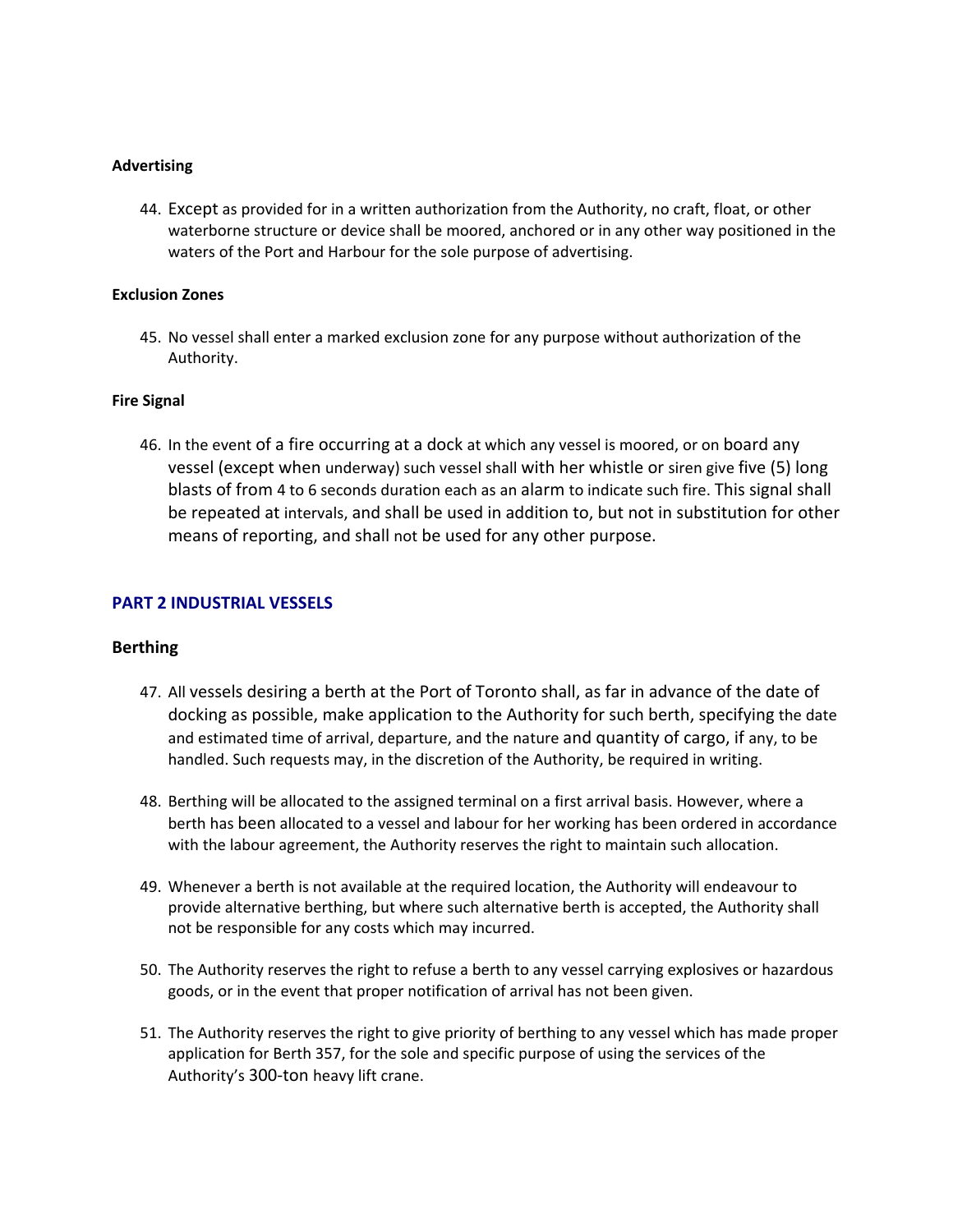- 52. Any vessel requesting or accepting Berth 357*,* for any purpose other than working with the crane shall, at the risk and expense of that vessel and on receipt of written notice from the Authority, vacate the berth to make way for a vessel solely and specifically requiring the services of the 300‐ton crane. Such notice shall be given to the vessel or her agent at least 24 hours in advance of the time that Berth 357 is to be vacated.
- 53. Nothing above shall give to any vessel working with the heavy lift the right to occupy the berth after such work is completed.

## **Traffic Control**

- 54. All vessels within this Part shall comply with normal port arrival and departure procedures and shall obey port instructions relating to restrictions or other traffic.
- 55. Upon arrival, a vessel shall provide the Authority by VHF 12 with adequate ETA's, general vessel information, obtain clearance prior to entering the port, and maintain constant VHF watch throughout maneuvering activities within the port area.
- 56. For departure, a vessel shall request the Authority for clearance by VHF 12 prior to departing the berth or anchorage, maintain constant VHF watch throughout maneuvering activities within the port area, and notify once clear of port limits.
- 57. For shifting, a vessel shall request the Authority for clearance by VHF 12 prior to move, and notify upon completion of shifting berth, with VHF watch maintained throughout.
- 58. Specific authorization must be obtained from the Authority prior to undertaking any of the following: hot work; immobilization of main engines; overside wash, chip, sanding and/or painting; shifting on lines alone; fire drills; boat drills (including lowering and/or letting go of lifeboats); turning main engines alongside (applicable vessels in excess of 2000 GRT); rafting; overhanging berth; towing dead ships; or ship to ship transfers.

#### **Laying up**

59. Laid‐up vessels shall be at all times have prepared an offshore towing line properly secured on deck, at both fore and after end, each bite or eye led down overside in such manner as to facilitate ready towing in the event of emergency.

## **PART 3 COMMERCIAL VESSELS**

- 60. All vessels operating as tour boats or other craft providing passage for hire, within the Port and Harbour of Toronto shall do so only when in full compliance with Transport Canada and other governmental requirements for the type, class and size of vessel in question.
- 61. No owner, operator, charterer or master of any vessel shall make, cause or permit to be made or cause undue noise in excess of 85 decibels when measured 15 metres from source of noise.